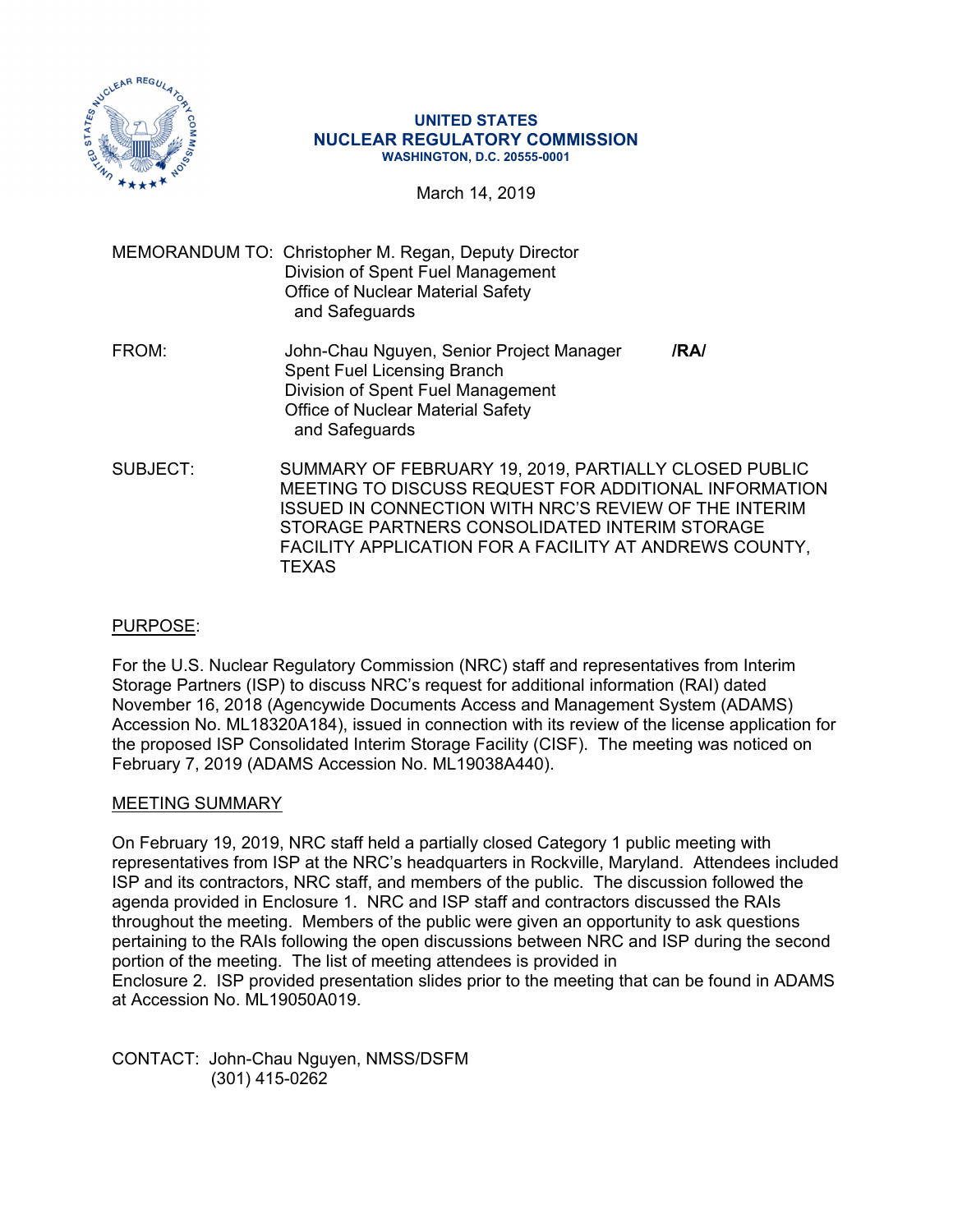#### C. Regan -2-

The first portion of the two-part meeting was closed to the public and allowed NRC and ISP participants to discuss proprietary issues associated with four RAIs. Following introductions and opening remarks, representatives from ISP made a presentation on the four RAIs, which addressed regional geology and geotechnical issues, stratigraphy and associated material properties at the site, seismic hazard evaluation, and settlement properties at the site.

After completion of the closed portion of the meeting, meeting participants transitioned to the open portion of the meeting, which began at 3:00 p.m. Following introductions and opening remarks, ISP made a short presentation, revisiting RAIs that were previously discussed at the January 10, 2019, public meeting between NRC and ISP. A summary of that meeting can be found in ADAMS at Accession No. ML19032AA230.

ISP further discussed its planned approach to responding to RAIs 15-2, 15-3, 15-4, and 15-9, which seek information about the safety classification of the MP-187 cask system structures, systems, components, drawings and additional information for greater-than-Class C (GTCC) canisters and other GTCC storage system information. ISP also further discussed its approach to responding to RAI 15-13, addressing aging management program considerations for proposed GTCC waste storage systems at the site.

NRC and ISP addressed the criteria required for adequate responses to the RAIs. Staff and ISP discussed applicable criteria required by NRC requirements in 10 CFR Part 72, and guidance provided in Interim Staff Guidance 17, "Spent Fuel Project Office, Interim Storage of Greater Than Class C Waste." ISP indicated that it seeks to ensure that its application, and responses to RAIs, will address all relevant NRC regulations, will consider information presented in NRC guidance, and will be informed by, and consistent with, prior NRC licensing decisions related to GTCC waste canisters.

After the business portion of the open meeting, members of the public participating by phone were given the opportunity to ask questions and make comments to NRC staff. The public inquired about ISP's responses to RAIs and when they would be made publicly available; NRC staff indicated that the applicant is still working on its responses to the current set of RAIs and that NRC is awaiting final responses. Staff also indicated that it will continue to seek to make available presentation slides and other information, for future meetings, as soon as practicable prior to such meetings.

No regulatory decisions were made at the meeting.

Docket No.: 72-1050 CAC/EPID No. 001028/L-2017-NEW-0002

Enclosures:

- 1. Meeting Agenda
- 2. Attendance list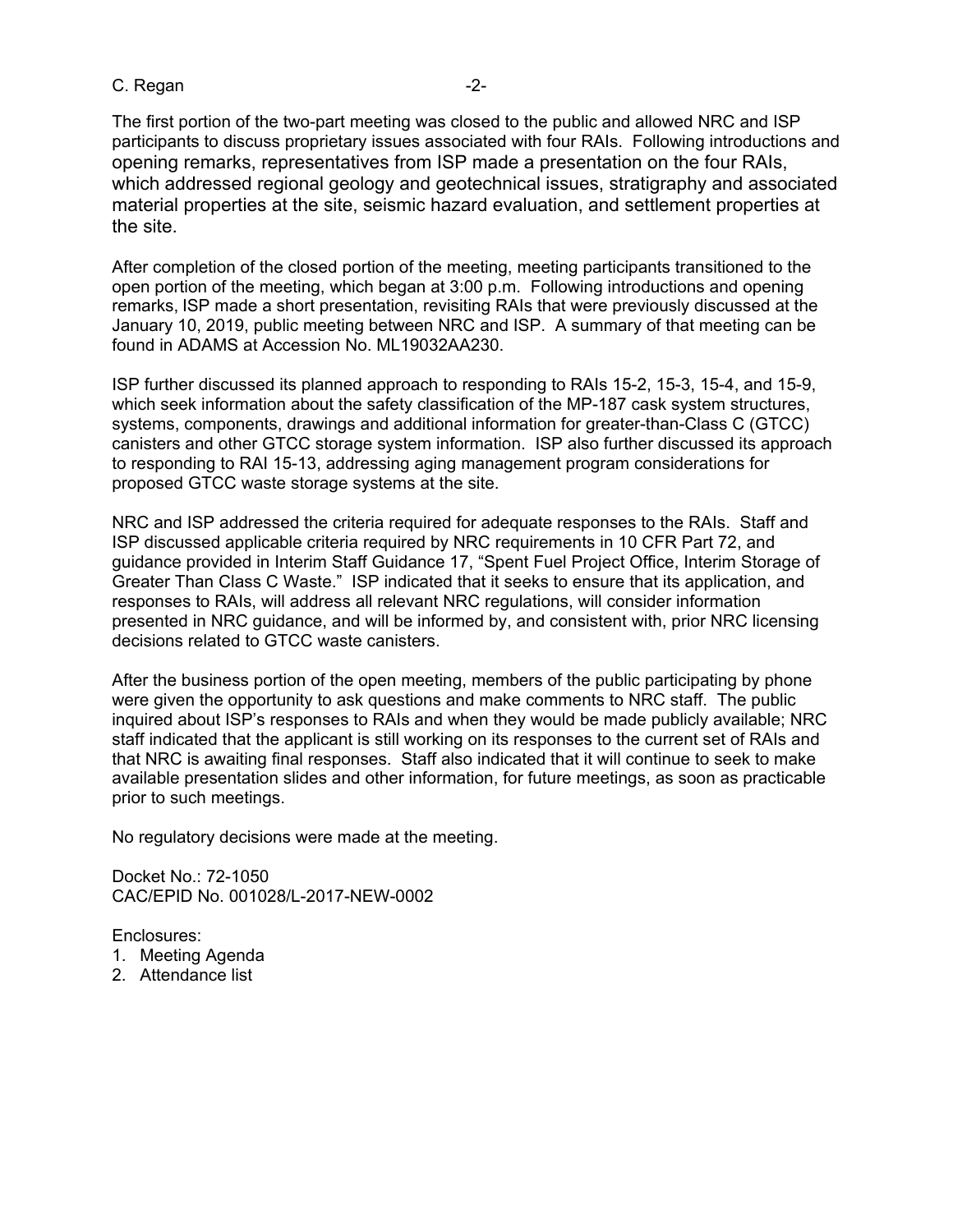## C. Regan -3-

# **DISTRIBUTION:**

DSFM r/f NRC Attendees

Filename: G:\SFST\Nguyen\Casework\WCS\02192019 Partially Closed Meeting to discuss RAIs/RHT MTNG SUMMARY 02192019.docx

## **ADAMS Package No.: ML19072A161 Memo: ML19072A156 Slides: ML19050A019**

| <b>IOFFICE:</b> | NMSS/DSFM/SFLB |           | NMSS/DSFM/SFLB   NMSS/DSFM/SFLB | NMSS/DSFM/SFLB  |
|-----------------|----------------|-----------|---------------------------------|-----------------|
| <b>NAME:</b>    | RTurtil        | JNguyen   | WWheatley                       | <b>IBerrios</b> |
| <b>IDATE:</b>   | 3/11/2019      | 3/13/2019 | 3/ 12 / 2019                    | 3/14/2019       |

**OFFICIAL RECORD COPY**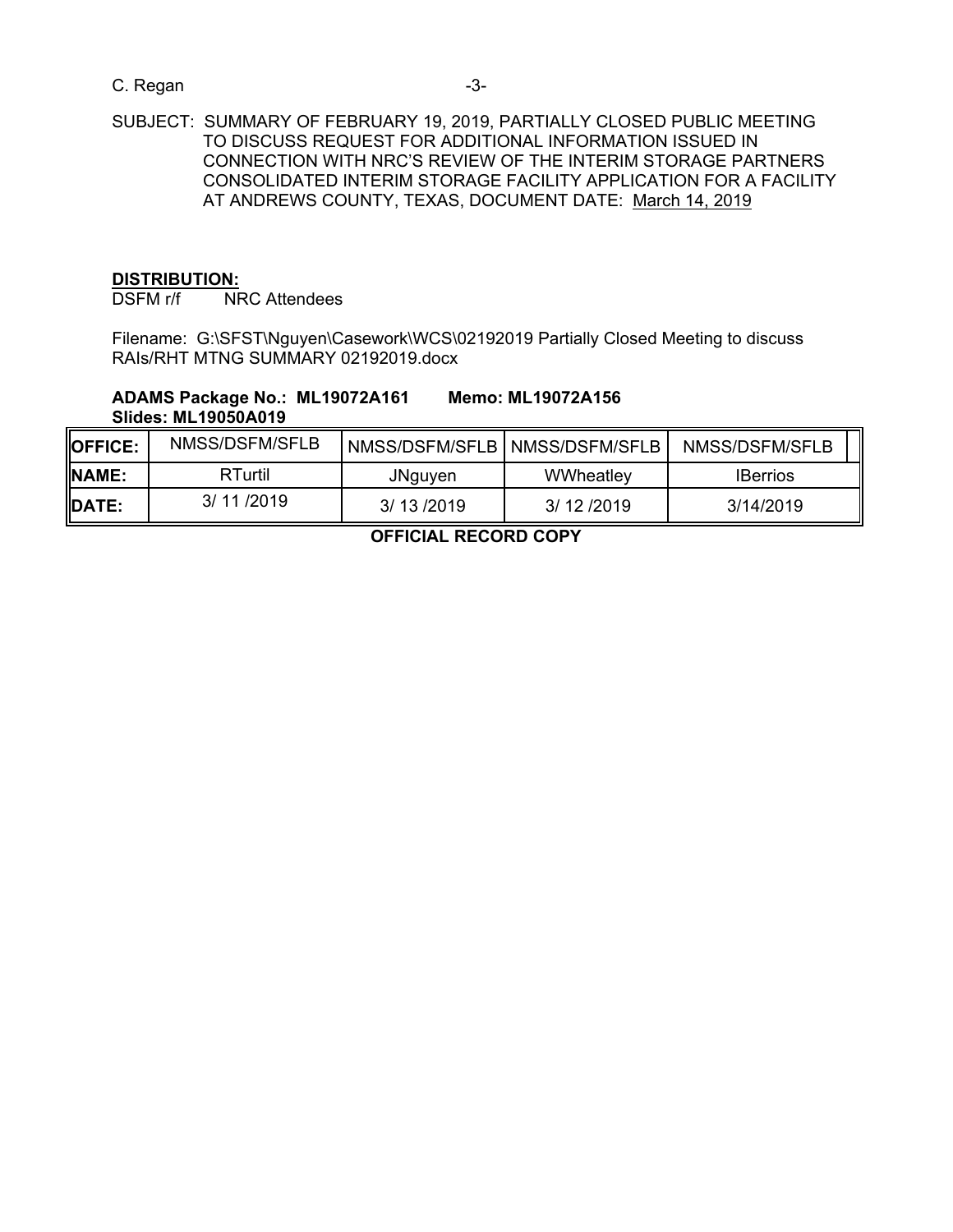### **AGENDA**

### **Partially Closed Meeting between Interim Storage Partners, LLC (ISP), and the Nuclear Regulatory Commission (NRC) February 19, 2019 1:00 p.m. – 4:00 p.m. (Eastern Standard Time) Room: 3WFN-1C03**

Purpose: Partially Closed Meeting to discuss NRC's request for additional information, dated November 16, 2018, issued in connection with NRC's review of the license application for the proposed ISP Consolidated Interim Storage Facility at Andrews County, TX.

### **Closed Meeting**

| 1:00 p.m. $-$ 1:05 p.m.  | Introductions / Opening Remarks                                                                   | NRC/ISP        |
|--------------------------|---------------------------------------------------------------------------------------------------|----------------|
| 1:05 p.m. $-$ 2:00 p.m.  | Discussion of request for additional information<br>(RAIs) P-2.6-1, P.2.6-3 and P-2.6-5.          | <b>ISP/NRC</b> |
| $2:00$ p.m. $-2:45$ p.m. | Discussion of RAIs P-2.6-4 and P-2.6-6                                                            | <b>ISP/NRC</b> |
| $2:45$ p.m. $-3:00$ p.m. | Adjourn/Transition to Open Meeting                                                                |                |
| <b>Open Meeting</b>      |                                                                                                   |                |
| $3:00$ p.m. $-3:10$ p.m. | Introductions / Opening Remarks                                                                   | NRC/ISP        |
| $3:10$ p.m. $-3:45$ p.m. | Discussion of RAIs relating to Greater Than<br>Class C canisters and Aging Management<br>Programs | <b>ISP/NRC</b> |
| $3:45$ p.m. $-4:00$ p.m. | Opportunity for Public Questions and<br><b>Comments for NRC staff</b>                             | NRC/Public     |
| 4:00 p.m.                | Adjourn                                                                                           |                |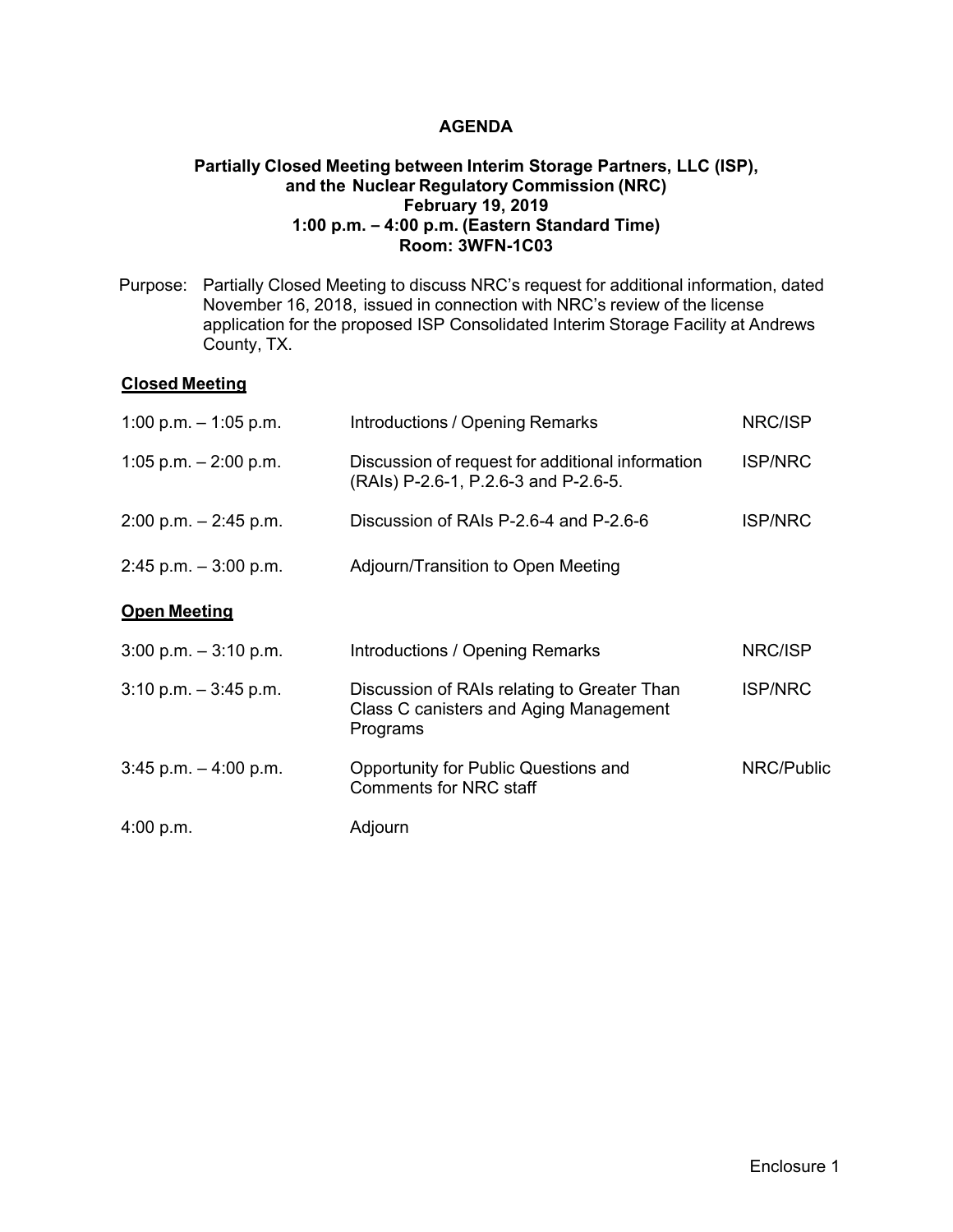## **MEETING ATTENDEES**

Participants: ISP and the Nuclear Regulatory Commission Date: February 19 2019, 1:00 P.M. – 4:00 P.M. Location: Three White Flint North, Room 1C03

| <b>NAME</b>            | <b>AFFILIATION</b> |
|------------------------|--------------------|
| John McKirgan          | <b>NRC</b>         |
| John-Chau Nguyen       | <b>NRC</b>         |
| Zuhan Xi               | <b>NRC</b>         |
| Luissette Candelario   | <b>NRC</b>         |
| Darrell Dunn           | <b>NRC</b>         |
| Jin-Ping Gwo           | <b>NRC</b>         |
| <b>Richard Turtil</b>  | <b>NRC</b>         |
| Gordon Bjorkman        | <b>NRC</b>         |
| <b>Gerry Stirewalt</b> | <b>NRC</b>         |
| Jenise Thompson        | <b>NRC</b>         |
| David Heeszel          | <b>NRC</b>         |
| Angel Moreno           | <b>NRC</b>         |
|                        |                    |
|                        |                    |
|                        |                    |
|                        |                    |
|                        |                    |
|                        |                    |
|                        |                    |
|                        |                    |